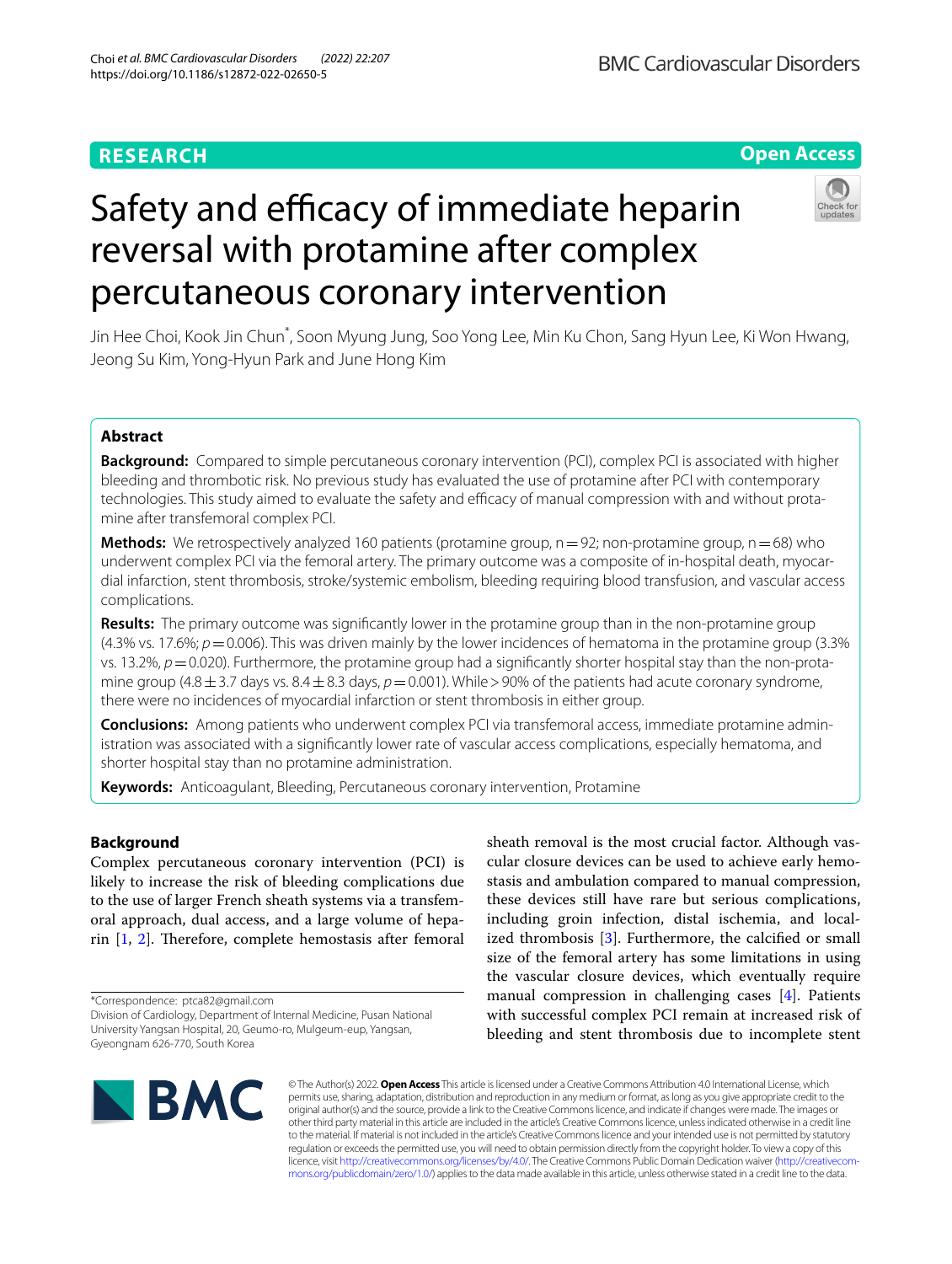expansion, bifurcation stenting, and use of multiple long stents. Several studies have shown that immediate anticoagulant reversal with protamine and sheath removal is a safe alternative to standard manual compression after PCI [\[5](#page-6-4)[–7\]](#page-6-5). As complex PCI itself has a higher thrombotic risk than simple PCI, the use of protamine is expected to increase the risk of stent thrombosis. To our knowledge, no previous study has evaluated the immediate use of protamine after complex PCI using contemporary technologies. Therefore, we evaluated the safety and efficacy of transfemoral PCI in patients with complex coronary lesions using manual compression with or without protamine.

#### **Methods**

From January 2015 to December 2019, 3976 consecutive patients (7007 lesions) underwent PCI at the Pusan National University Yangsan Hospital. The inclusion criteria were (1) femoral artery puncture requiring a>7-Fr guiding system; (2) complex PCI, which was defned as a procedure with at least one of the following angiographic characteristics: unprotected left main disease,≥3 lesions treated, lesion length  $\geq 60$  mm, bifurcation treated with two-stent technique, or chronic total occlusion (CTO) lesions as the target lesion; and (3) manual compression, which was not suitable for arterial closure devices such as Perclose Proglide (Abbott Vascular Devices, Redwood City, CA, USA) and Angio-Seal (Terumo Medical Corporation, Somerset, NJ, USA) because of access site locations, dense calcifcations, and small size of the femoral artery. The exclusion criteria were as follows: (1) use of oral anticoagulants, (2) presence of an intracoronary thrombus, and (3) hemodynamic instability. In this study, only the frst PCI was considered for analysis for patients who underwent multiple PCI. A total of 160 patients who met the inclusion and exclusion criteria were retrospectively analyzed. The study population was divided into patients who received protamine (protamine group) and those who did not receive protamine (non-protamine group). This study was approved by the Pusan National University Yangsan Hospital Institutional Review Board (IRB No. 05-2020-105), and the requirement for written informed consent was waived because of the retrospective study design.

The baseline clinical and procedural data were retrospectively collected. The primary outcome was a composite of in-hospital death, myocardial infarction (MI), stent thrombosis, stroke/systemic embolism (SSE), bleeding requiring blood transfusion, and vascular access complications. Vascular access complications were defned as the presence of a major groin hematoma (>5 cm in diameter), pseudoaneurysm, arteriovenous fstula, or surgical repair. Protamine-related adverse efects included hypotension, bradycardia, anaphylactic reactions, and pulmonary hypertension.

Before the procedure, all patients received dual antiplatelet therapy (DAPT), including clopidogrel (loading dose, 600 mg; maintenance dose, 75 mg once daily), ticagrelor (loading dose 180 mg, maintenance dose 75 mg twice daily), or prasugrel (loading dose 60 mg, maintenance dose 10 mg once daily) with acetylsalicylic acid (loading dose 300 mg, maintenance dose 100 mg daily). PCI was performed using standard techniques. Unfractionated heparin was administered as an initial bolus of 70–100 UI/kg, and additional boluses were administered during the procedure to achieve an activated clotting time  $(ACT)$  of 250–300 s. The choice of stent type and device was left to the discretion of the interventional cardiologist. Intravascular ultrasound (IVUS)-guided PCI was performed in all patients. A successful angiographic procedure was defned as residual stenosis < 30%, TIMI grade 3 distal flow, and absence of significant dissection. At the end of PCI, the ACT was checked. The use of protamine was maintained at the physician's discretion. If ACT was < 200 s, no protamine was administered. If ACT was  $\geq 200$  s, 25–50 mg of protamine (diluted in 100 mL of 0.9% normal saline) was administered intravenously for 10 min. The protamine injection rate was maintained at  $\leq$ 10 mg/min to avoid hypotension and pulmonary edema [\[8,](#page-6-6) [9\]](#page-6-7). In the protamine group, the sheath was removed immediately after protamine administration. In the non-protamine group, the sheath was generally removed 2–3 h after PCI. Hemostasis was achieved using manual compression or mechanical compression devices, such as a C-shaped clamp. After compression, all patients were instructed to take absolute bed rest for 4–5 h, with a sandbag placed on the puncture site.

#### **Statistical analysis**

All continuous variables are expressed as the mean $\pm$ standard deviation. Normally and non-normally distributed continuous variables were compared using the Student's t-test and Mann–Whitney U test, respectively. Categorical variables were expressed as absolute numbers (frequency) and percentages and compared using Pearson's chi-square test or Fisher's exact test. Independent predictors of the primary outcome were identifed by frst including the parameters in a univariate regression analysis and subsequently entering the signifcant predictors in a stepwise multivariate logistic regression model.

Statistical signifcance was defned as a two-tailed *p* value of  $\leq$  0.05. Statistical analyses were performed using SPSS version 18.0 for Windows (IBM Corp., Armonk, NY, USA).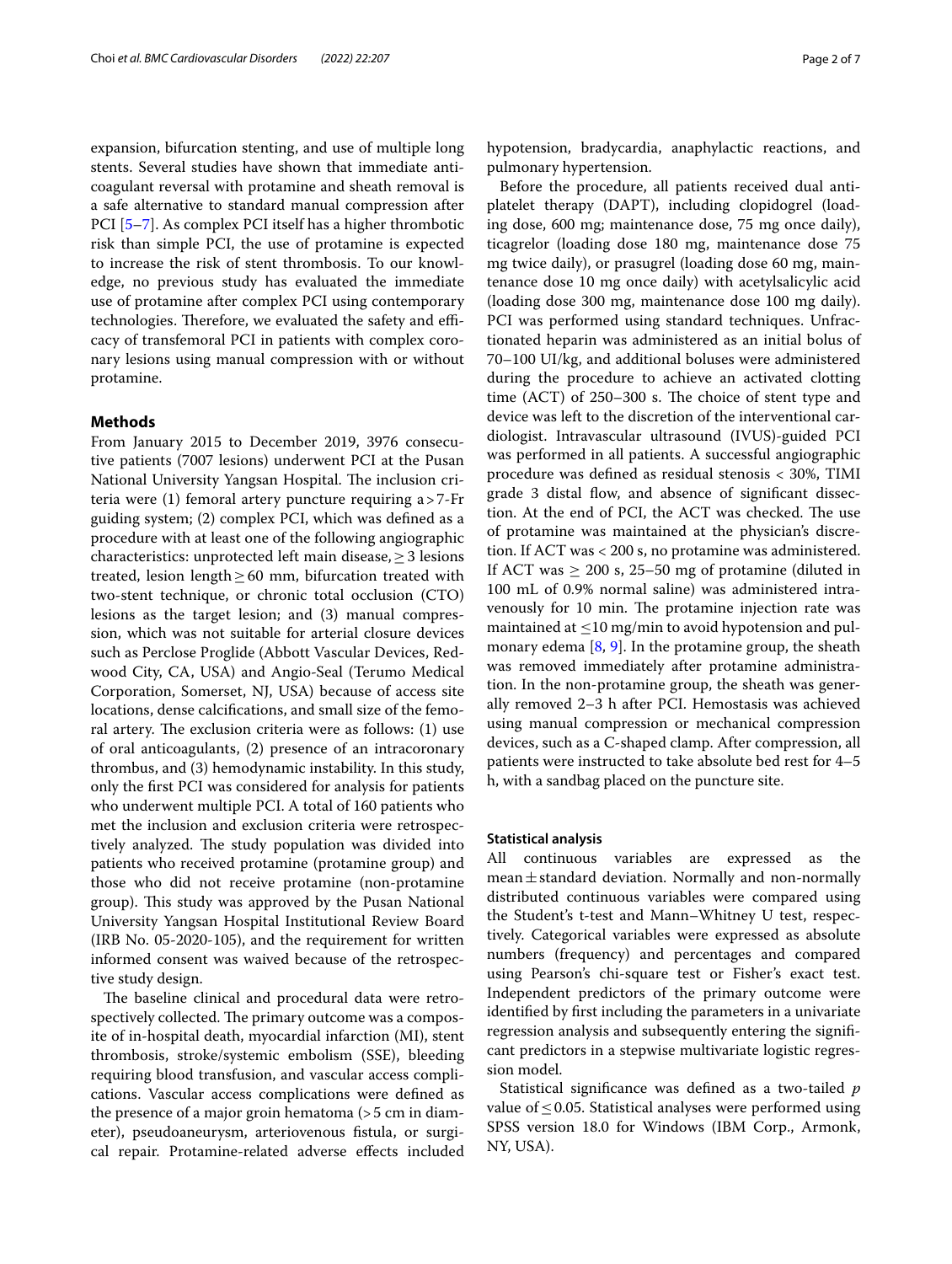## **Results**

A total of 160 patients were enrolled and divided into the protamine group  $(n=92)$  and the non-protamine group  $(n=68)$ . The baseline patient characteristics are shown in Table [1.](#page-2-0) The demographic and clinical characteristics were balanced between the two groups. The mean age was  $68.6 \pm 10.4$  years and 67.5% of patients were male. Notably, more than 90% of the patients in both groups had acute coronary syndrome (ACS) (91.3% in the protamine group and 95.6% in the non-protamine group).

The angiographic and procedural characteristics of the two groups are shown in Table [2.](#page-3-0) The non-protamine group had more unprotected left main disease cases than the protamine group  $(29.4\% \text{ vs. } 17.4\%, p=0.072)$ . There were significantly more cases of CTO as a target lesion treated in the protamine group than in the nonprotamine group (62.0% vs. 30.9%, *p*<0.001). All patients underwent IVUS-guided PCI using second-generation drug-eluting stents (DES).

The primary outcome was significantly lower in the protamine group than in the non-protamine group (4.3% vs. 17.6%,  $p = 0.006$ ) (Table [3](#page-3-1), Fig. [1\)](#page-4-0). The significantly lower rates in the protamine group were driven mainly by lower rates of hematoma in the protamine group than in the control group  $(3.3\% \text{ vs. } 13.2\%, p=0.020)$ . No stent thrombosis or MI was observed in either group. There were no adverse reactions related to protamine, such as hypotension, bradycardia, anaphylactic reaction, bronchospasm, and pulmonary hypertension. In addition, the protamine group had a signifcantly shorter length of inhospital stay than the non-protamine group  $(4.8 \pm 3.7 \text{ vs.})$  $8.4 \pm 8.3$  days,  $p = 0.001$ ).

Univariate and multivariate analyses revealed that only the administration of protamine (odds ratio, 0.138; 95% confdence interval: 0.036–0.526; *p*=0.004) was independently associated with the primary endpoint (Fig. [2](#page-4-1)).

## **Discussion**

The main findings of our study, with a total of 160 patients undergoing transfemoral PCI for complex lesions, are as follows: (1) immediate administration of protamine resulted in signifcantly lower rates of the composite of in-hospital death, MI, stent thrombosis, stroke/systemic embolism, bleeding requiring blood transfusion, and vascular access complications; (2) use of protamine after PCI was safe with lower rates of

<span id="page-2-0"></span>**Table 1** Baseline demographic and clinical characteristics of patients in the protamine and non-protamine groups

|                                             | All $(n = 160)$  | Protamine group ( $n = 92$ ) | Non-protamine group<br>$(n=68)$ | p value |
|---------------------------------------------|------------------|------------------------------|---------------------------------|---------|
| Age, years                                  | $68.6 \pm 10.4$  | $68.1 \pm 10.9$              | $69.2 \pm 9.7$                  | 0.518   |
| Male sex                                    | 108 (67.5)       | 61(66.3)                     | 47 (69.1)                       | 0.707   |
| Body mass index, kg/m <sup>2</sup>          | $24.2 \pm 3.4$   | $24.4 \pm 3.2$               | $23.9 \pm 3.5$                  | 0.329   |
| Smoking                                     | 43 (26.9)        | 27(29.3)                     | 16(23.5)                        | 0.412   |
| Cardiac or coexisting conditions            |                  |                              |                                 |         |
| Hypertension                                | 103(64.4)        | 57 (62.0)                    | 46 (67.6)                       | 0.457   |
| Diabetes mellitus                           | 76 (47.5)        | 38 (41.3)                    | 38 (55.9)                       | 0.068   |
| Chronic kidney disease                      | 31 (19.4)        | 15(16.3)                     | 16(23.5)                        | 0.253   |
| Previous myocardial infarction              | 18(11.3)         | 12(13.0)                     | 6(8.8)                          | 0.404   |
| Previous PCI                                | 32 (20.0)        | 20(21.7)                     | 12(17.6)                        | 0.522   |
| Previous CABG                               | 7(4.4)           | 5(5.4)                       | 2(2.9)                          | 0.700   |
| Dyslipidemia                                | 79 (49.4)        | 44 (47.8)                    | 35(51.5)                        | 0.649   |
| Hemoglobin, g/dL                            | $12.1 \pm 2.4$   | $12.0 \pm 2.5$               | $12.1 \pm 2.2$                  | 0.783   |
| Platelet. $\times$ 10 <sup>3</sup> cells/mL | $219.1 \pm 64.8$ | $219.9 \pm 61.3$             | $218.0 \pm 69.7$                | 0.855   |
| Left ventricular ejection fraction, %       | $54.3 \pm 12.5$  | $54.6 \pm 12.4$              | 53.9±12.7                       | 0.721   |
| Clinical presentation                       |                  |                              |                                 | 0.357   |
| Stable CAD                                  | 11(6.9)          | 8(8.7)                       | 3(4.4)                          |         |
| $ACS^*$                                     | 149 (93.1)       | 84 (91.3)                    | 65 (95.6)                       |         |
| Dual antiplatelet therapy                   |                  |                              |                                 | 0.069   |
| Aspirin and clopidogrel                     | 97(60.6)         | 58 (63.0)                    | 39 (57.4)                       |         |
| Aspirin and ticagrelor                      | 46 (28.8)        | 21(22.8)                     | 25 (36.8)                       |         |
| Aspirin and prasugrel                       | 17(10.6)         | 13(14.1)                     | 4(5.9)                          |         |

Values are n  $(\%)$  or mean  $\pm$  standard deviation

*ACS* acute coronary syndrome, *CABG* coronary artery bypass grafting, *CAD* coronary artery disease, *PCI* percutaneous coronary intervention \*Includes unstable angina, non-ST-segment elevation myocardial infarction, or ST-segment elevation myocardial infarction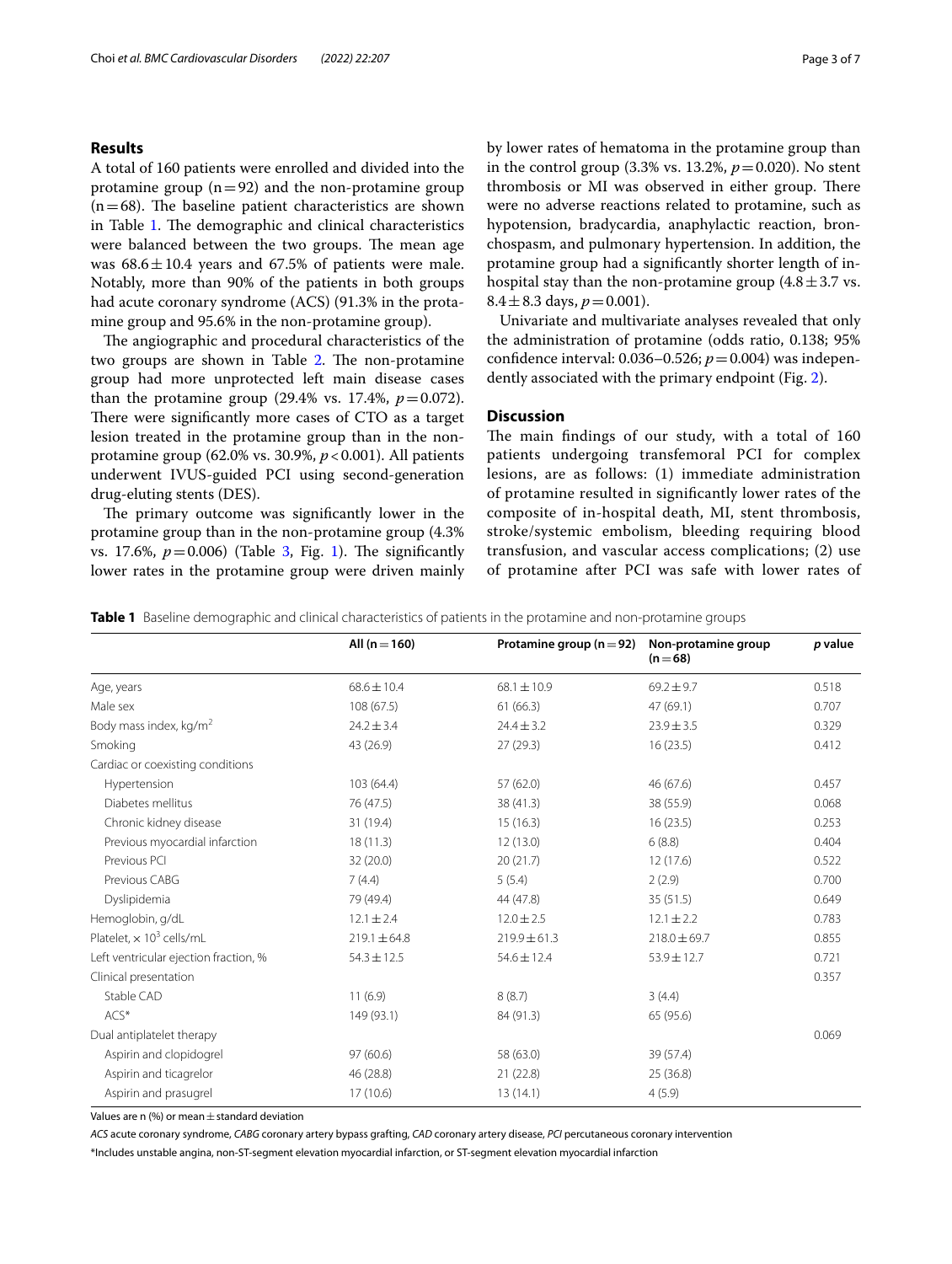|                                                 | All $(n = 160)$     | Protamine group ( $n = 92$ ) | Non-protamine group<br>$(n=68)$ | p value |
|-------------------------------------------------|---------------------|------------------------------|---------------------------------|---------|
| Multivessel disease                             | 119 (74.4)          | 67(72.8)                     | 52 (76.5)                       | 0.602   |
| Lesion type B2/C                                | 131 (81.9)          | 77 (83.7)                    | 54 (79.4)                       | 0.487   |
| Number of stents (per patient)                  | $2.4 \pm 1.2$       | $2.4 \pm 1.3$                | $2.4 \pm 1.1$                   | 0.963   |
| <b>Treated lesion</b>                           |                     |                              |                                 |         |
| Unprotected left main disease                   | 36(22.5)            | 16(17.4)                     | 20 (29.4)                       | 0.072   |
| $>$ 3 lesions                                   | 26 (16.3)           | 15(16.3)                     | 11(16.2)                        | 0.983   |
| Lesion length $\geq 60$ mm                      | 90(56.3)            | 52 (56.5)                    | 38 (55.9)                       | 0.936   |
| Bifurcation treated with two-stent<br>technique | 33 (20.6)           | 19 (19.6)                    | 14(20.6)                        | 0.873   |
| Chronic total occlusion                         | 78 (48.8)           | 57 (62.0)                    | 21 (30.9)                       | < 0.001 |
| Stent                                           |                     |                              |                                 |         |
| Total length, mm                                | $68.7 \pm 39.2$     | $68.9 \pm 41.5$              | $68.4 \pm 36.1$                 | 0.930   |
| Minimal diameter, mm                            | $2.89 \pm 0.42$     | $2.89 \pm 0.42$              | $2.89 \pm 0.41$                 | 0.975   |
| Drug eluting stent                              |                     |                              |                                 |         |
| Everolimus                                      | 98 (61.3)           | 58 (63.0)                    | 40 (58.8)                       | 0.588   |
| Zotarlimus                                      | 49 (30.6)           | 29 (31.5)                    | 20 (29.4)                       | 0.775   |
| Sirolimus                                       | 15(9.4)             | 12 (13.0)                    | 3(4.4)                          | 0.098   |
| <b>Biolimus</b>                                 | 7(4.4)              | 5(5.4)                       | 2(2.9)                          | 0.700   |
| Use of IVUS                                     | 160 (100)           | 92 (100)                     | 68 (100)                        |         |
| Sheath diameter                                 |                     |                              |                                 |         |
| 7 Fr                                            | 144 (90.0)          | 80 (87.0)                    | 64 (94.1)                       | 0.219   |
| 8 Fr                                            | 26(16.3)            | 18 (19.6)                    | 8(11.8)                         | 0.186   |
| Heparin dose, unit                              | $8762.5 \pm 1835.1$ | 8788.0 ± 1751.3              | $8727.9 \pm 1955.5$             | 0.838   |
| ACT at the end of PCI, seconds                  | $316.8 \pm 73.7$    | $320.2 \pm 76.0$             | $293.9 \pm 53.0$                | 0.252   |
| Protamine dose, mg                              |                     | $45.9 \pm 8.0$               |                                 |         |
| Procedural time, minutes                        | $104.4 \pm 56.1$    | $108.2 \pm 55.5$             | $99.2 \pm 57.0$                 | 0.317   |

<span id="page-3-0"></span>**Table 2** Angiographic and procedural characteristics of patients in the protamine and non-protamine groups

Values are n  $%$  or mean  $\pm$  standard deviation

*ACT* activated clotting time, *IVUS* intravascular ultrasound, *PCI* percutaneous coronary intervention

<span id="page-3-1"></span>

|  |  |  |  |  | Table 3 Clinical outcomes in the protamine and non-protamine groups |  |
|--|--|--|--|--|---------------------------------------------------------------------|--|
|--|--|--|--|--|---------------------------------------------------------------------|--|

|                                      | All ( $n = 160$ ) | <b>Protamine group</b><br>$(n=92)$ | Non-protamine group<br>$(n=68)$ | p value |
|--------------------------------------|-------------------|------------------------------------|---------------------------------|---------|
|                                      |                   |                                    |                                 |         |
| Primary outcome                      | 16(10.0)          | 4(4.3)                             | 12(17.6)                        | 0.006   |
| In-hospital death                    | 2(1.3)            | 0(0.0)                             | 2(2.9)                          | 0.179   |
| Myocardial infarction                | 0(0.0)            | 0(0.0)                             | 0(0.0)                          |         |
| Stent thrombosis                     | 0(0.0)            | 0(0.0)                             | 0(0.0)                          |         |
| Stroke/systemic embolism             | 1(0.6)            | 0(0.0)                             | 1(1.5)                          | 0.425   |
| Bleeding requiring blood transfusion | 1(0.6)            | 1(1.1)                             | 0(0.0)                          | 0.575   |
| Vascular access complications        |                   |                                    |                                 |         |
| Hematoma                             | 12(7.5)           | 3(3.3)                             | 9(13.2)                         | 0.020   |
| Pseudoaneurysm                       | 0(0.0)            | 0(0.0)                             | 0(0.0)                          |         |
| Arteriovenous fistula                | 0(0.0)            | 0(0.0)                             | 0(0.0)                          |         |
| Surgical repair                      | 0(0.0)            | 0(0.0)                             | 0(0.0)                          |         |
| In-hospital length of stay, (days)   | $6.3 \pm 6.3$     | $4.8 \pm 3.7$                      | $8.4 \pm 8.3$                   | 0.001   |

Values are n  $%$  or mean  $\pm$  standard deviation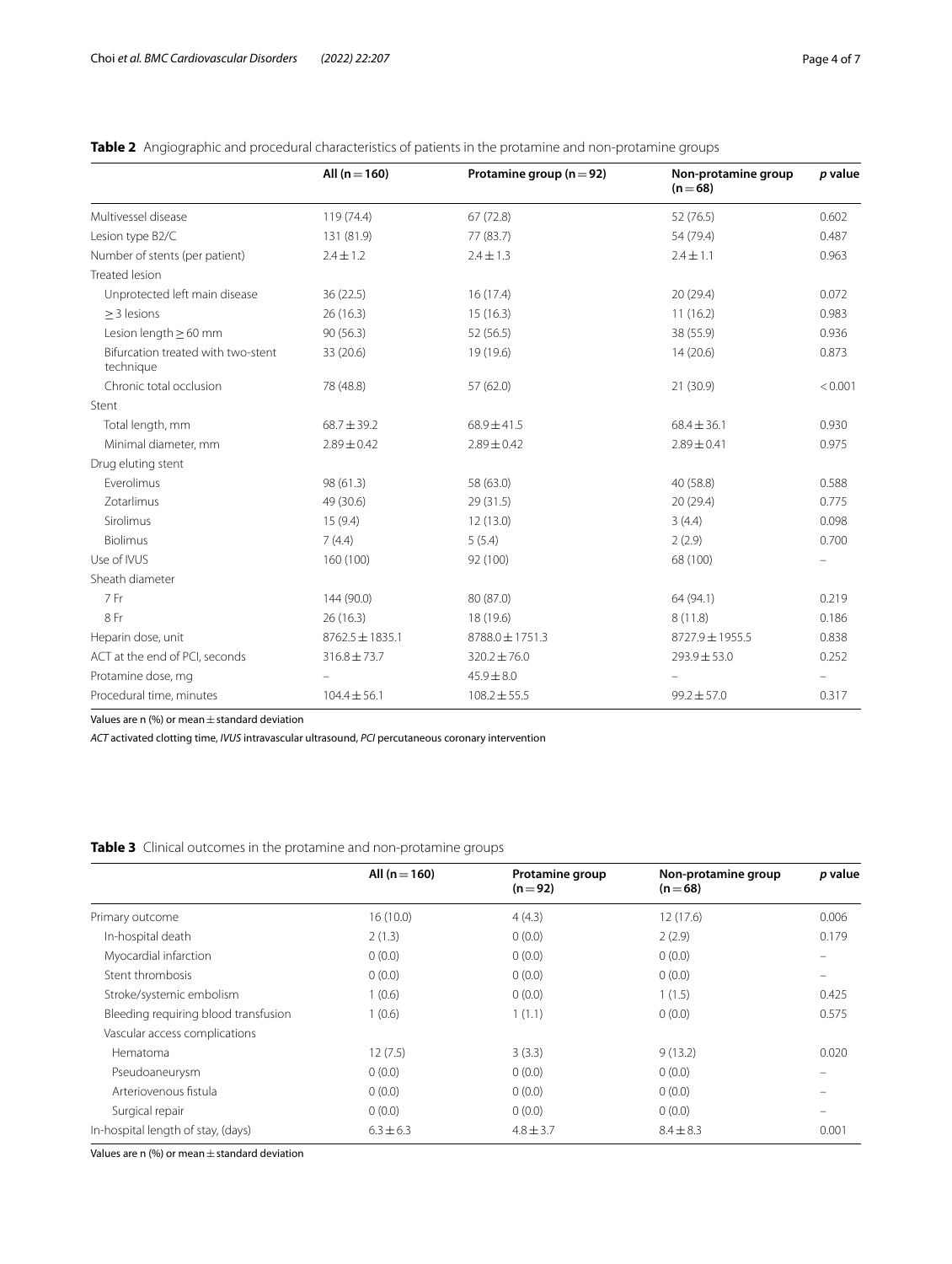

<span id="page-4-0"></span>

<span id="page-4-1"></span>hematoma and without increasing any stent thrombosis and MI; and (3) patients with protamine administration had signifcantly shorter hospital stays than patients without protamine.

Although the incidence of bleeding complications after PCI has been decreasing, it remains the main challenge in complex PCI, which requires a femoral approach, larger sheath size, and more prolonged ACT. Stent thrombosis is a rare but serious complication of

complex PCI due to procedure-related factors, such as bifurcation, long calcified lesions, and CTO [[10\]](#page-6-8).

Protamine has been used clinically for prompt reversal of the anticoagulant efect of heparin. Although protamine has been widely used in cardiovascular surgery [[11\]](#page-6-9) for a long time, it is underused for PCI because of the possible increase in the chances of hyperacute stent thrombosis, heparin rebound, and the potential for allergic or anaphylactic reactions [[12\]](#page-6-10). Nevertheless, some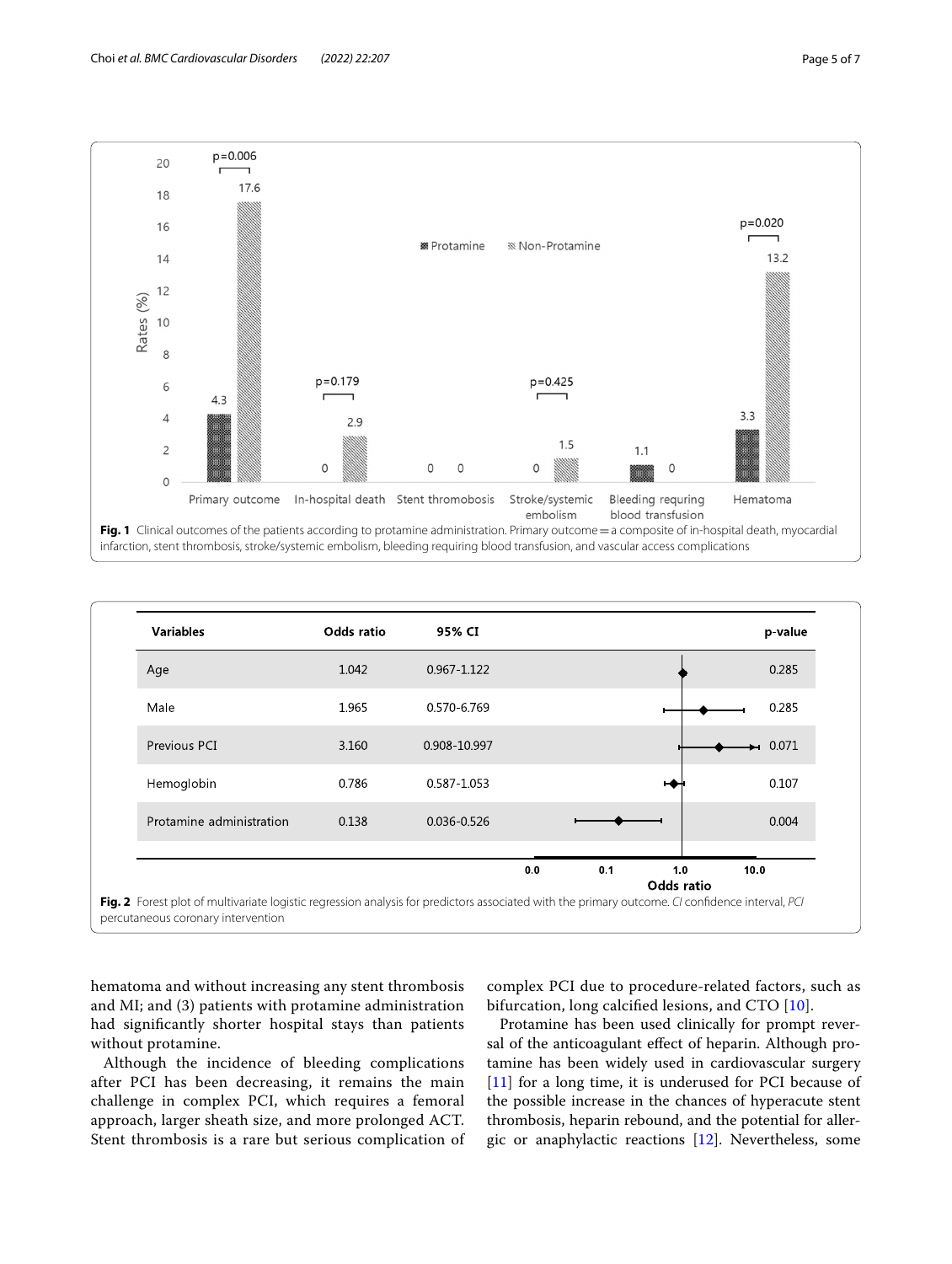studies have investigated the safety of protamine use following PCI. De Luca et al. [\[5](#page-6-4)] performed a meta-analysis of randomized and non-randomized trials from 1990 to 2009 to evaluate the safety and benefts of protamine administration after coronary angiography, including bare-metal stents and frst-generation DES. In this meta-analysis of 6762 patients, the rates of short-term mortality and MI were similar in both groups, with a signifcant reduction in major bleeding complications in patients receiving protamine. Yamamoto et al. [\[6](#page-6-11)] showed the safety of protamine following elective transfemoral PCI with the second-generation DES. They showed that the use of protamine after manual compression following elective transfemoral PCI was associated with fewer bleeding complications and protamine-treated patients did not sustain higher rates of stent thrombosis than nonprotamine-treated patients, despite using DES. However, Yamamoto et al. [[6\]](#page-6-11) excluded patients with ACS who had a higher risk of bleeding and thrombosis than those with stable angina and did not describe the complexity of the lesion. In our study, we included patients who underwent only complex PCI, and more than 90% of the patients had ACS. Our study suggests that the administration of protamine is safe and does not increase the risk of stent thrombosis or MI.

Despite the inclusion of patients who underwent complex PCI with high anatomical risk, the reasons for the absence of stent thrombosis events in the protamine group should be considered. First, at the time of PCI, we only included patients who were already treated with DAPT, including new-generation P2Y12 inhibitors such as ticagrelor or prasugrel. DAPT has been established as a standard-of-care treatment for preventing stentand non-stent-related ischemic events after PCI with DES [[13–](#page-6-12)[15\]](#page-6-13). Stent thrombosis appears to be significantly afected by the potency and rapidity of antiplatelet therapy, and the lack or delayed efect of antiplatelet agents has consistently been associated with a higher risk of stent thrombosis [\[16\]](#page-6-14). Compared with clopidogrel, ticagrelor and prasugrel, which have greater potency and faster action in inhibiting adenosine diphosphate– induced platelet aggregation; thus, they can reduce stent thrombosis regardless of stent type, the timing of stent thrombosis, and ACS [[17](#page-6-15), [18](#page-6-16)]. Second, all patients in our study used second-generation DES, which has a lower rate of stent thrombosis than frst-generation DES. Firstgeneration DES platforms, which have relatively thick struts, durable polymer coating that can cause peri-strut infammation, and paclitaxel that may cause delayed endothelial recovery, were associated with late and very late stent thrombosis [[19](#page-6-17), [20\]](#page-6-18). However, second-generation DES platforms have lower thrombogenicity due to more fexible and thinner struts, more biocompatible

or biodegradable polymers, and limus drugs decrease neointimal response and increase re-endothelialization [[21,](#page-6-19) [22\]](#page-6-20). Third, IVUS-guided PCI was performed in all patients in our study. PCI for complex lesions such as small-vessel disease, bifurcation, and long or highly calcifed lesions is associated with a higher risk of malapposition, incomplete lesion coverage, under-expansion, and the likelihood of a slower or non-uniform pattern of endothelialization compared with simple PCI. In our study, optimal PCI with proper stent sizing and stent deployment using pre-intervention and post-intervention IVUS contributed to the reduction of stent thrombosis by aiming at no residual narrowing, absence of dissections, complete stent expansion, and good stent apposition [[10](#page-6-8), [23,](#page-6-21) [24\]](#page-6-22).

This study had several limitations that should be addressed. This was a retrospective, non-randomized, single-center study. However, to the best of our knowledge, this is the frst study to evaluate patients receiving heparin reversal with protamine for complex PCI. In addition, the relatively small study population may have affected the outcome. The cumulative incidence of stent thrombosis with DES at one year was very low at less than 1% [[24\]](#page-6-22); therefore, the incidence of stent thrombosis may have been underestimated due to the small number of patients in this study. Anaphylactic reactions to protamine may also have been underestimated due to the small study population because they were very rare  $\left( < 1\% \right)$  and less likely to occur without protamine-containing insulin [[25\]](#page-6-23).

#### **Conclusions**

Among patients undergoing complex PCI via transfemoral access, immediate protamine use with manual compression after PCI resulted in signifcantly lower rates of the primary endpoint, driven mainly by signifcantly lower rates of vascular access complications, especially hematoma. In addition, protamine administration after complex PCI signifcantly shortened the hospital stay. Further prospective studies are needed to validate the safety and efficacy of protamine following complex PCI.

#### **Abbreviations**

PCI: Percutaneous coronary intervention; CTO: Chronic total occlusion; MI: Myocardial infarction; DAPT: Dual antiplatelet therapy; ACT: Activated clotting time; IVUS: Intravascular ultrasound; ACS: Acute coronary syndrome; DES: Drug-eluting stents.

#### **Acknowledgements**

Not applicable.

#### **Author contributions**

JC and KC made substantial contributions to the design of the present study. JC, SJ, SL, MC, and SL participated in data collection. JC, KC, KH, JK, YP, and JK performed the statistical analysis. The draft of the manuscript was written by JC. All authors read and approved the final manuscript.